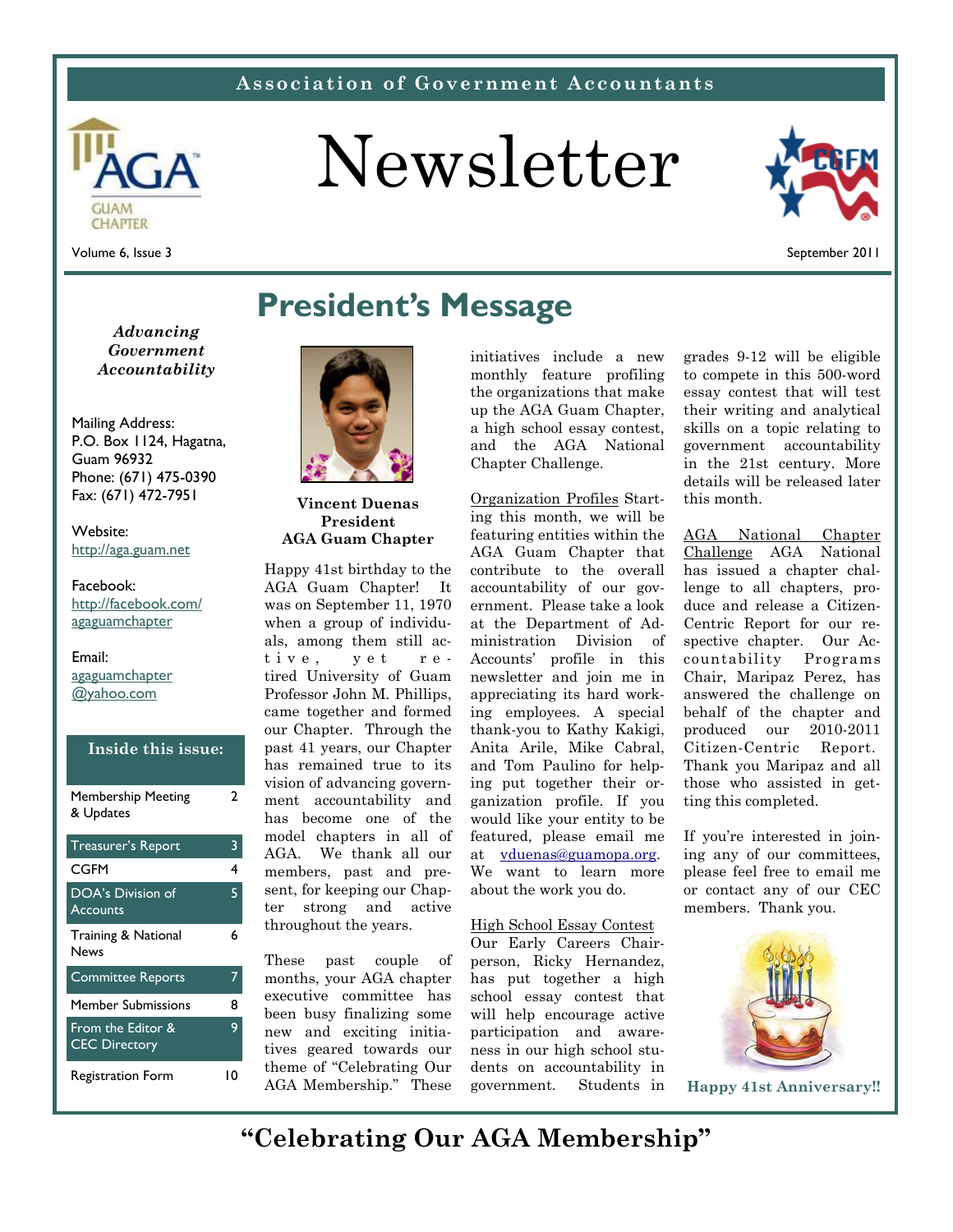### **Last Meeting**

The AGA Guam Chapter had the privilege of having the AGA National President, Richard O. Bunce, Jr. visit our chapter to conduct an ethics training and be the guest speaker for the August 2011 general membership meeting. The meeting was held on August 10, 2011 at the Outrigger Guam Resort hotel in Tumon.

President Bunce Jr. discussed the AGA National Initiatives and activities for this coming program year. While the vision and mission is still focused on the same things, President Bunce Jr. shared five strategic goals and priorities for the program year. The five strategic goals included to serve members, empowerment, certification, though leadership (research and commentary), and collaboration. One of the priorities included emphasis on the Citizen Centric Report (CCR). President Bunce Jr. acknowledged that Guam is the leader in citizen centric reporting as we have required it by law.

We thank you President Bunce Jr. for taking the time to visit our beautiful island and impart your knowledge to our members!



**Next Meeting** 

Topic:

Guam Economic Development: Trade and Demographic Indicators

Date & Location: Wed., September 21, 2011  $12.00$  PM  $-$  1:30 PM Outrigger, Tumon

Lunch Fee: Members: \$12 Non-members: \$17

## **Updates**

Our members have commemorated AGA's 41st Anniversary through their wall posts at the AGA Guam Chapter's Facebook. Here are some of their posts:

*"*Here's hoping AGA Guam has had an AWESOME Birthday Celebration! Wishing you many more years of valuable service to the citizens of

This month we have invited Dr. Roseann Murphy Jones, Economics Professor at the University of Guam as our September guest speaker.

Dr. Jones earned a Ph.D. from the University of Pennsylvania. She also holds a master of arts in city and regional planning and a master of government administration from the Samuel S. Fels Center of Government at the University of Pennsylvania.

Dr. Jones serves as an advisor on matters of economic policy and has

#### Guam." **Billy Morehead**

"Happy Birthday, AGA. Congratulations to all the members and former members who have brought our Guam chapter to become one of the best chapters in the world. " **Robert G. Cruz** 

"Happy Anniversary AGA Guam" **Ursula S. Abalos** 

Thank you all for your wonderful salutations! Please keep on posting!!

### **Lunch Raffle**

Congratulations to Cis Lizama for winning the free lunch raffle from the August 2011 General Membership Meeting!









been appointed to serve as a member of the Legislative Tax Review Commission for the Government of Guam. Her work includes studies of economic impact for public agencies and private firms. She is a regular contributor to the Marianas Business Journal on matters of regional economic interest.

Please join us for our September 2011 General Membership Meeting as we hear from Dr. Jones. There will be a free lunch raffle but you must be present to win!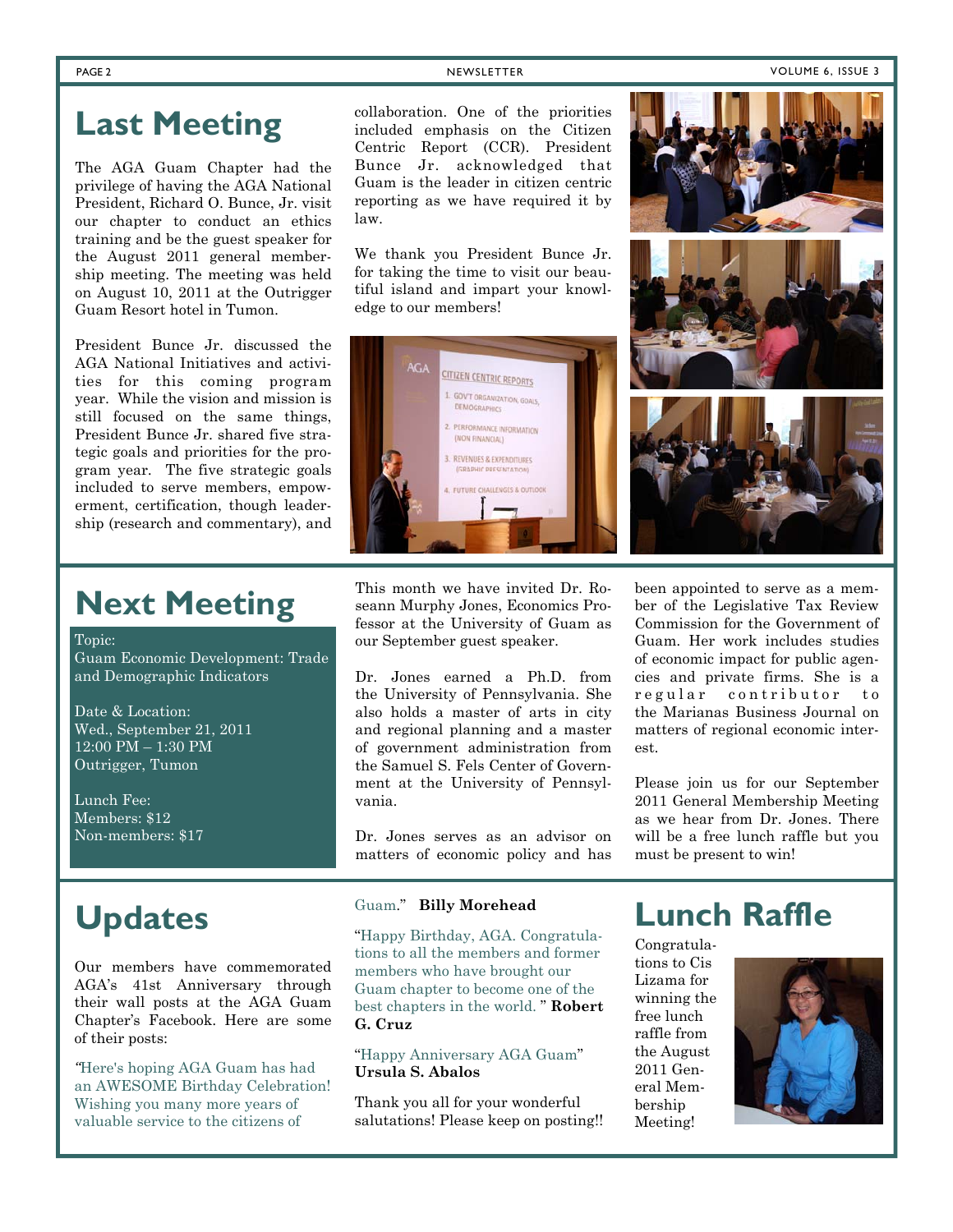2 months ending

### **Treasurer's Report**

Association of Government Accountants - Guam Chapter Condensed Financial Statements As of and for year ending August 31, 2011

|                                   | Chapter   |    | Communit Svc. |      | Prof. Develop. | Memo         | 8/31/2011    |
|-----------------------------------|-----------|----|---------------|------|----------------|--------------|--------------|
| Assets                            | \$<br>376 | S  | 8,753         | S    | 43,266         | \$<br>52,395 |              |
| Liabilities                       |           |    |               |      | 200            | 200          |              |
| Net Assets                        |           |    |               |      |                |              |              |
| Earmarked                         |           |    | 251           |      | 17,703         | 17,954       |              |
| Unrestricted                      | 376       |    | 8,502         |      | 25,363         | 34,240       |              |
| Revenues                          | \$<br>174 | -S | 24            | - \$ | 3,210          | \$<br>3,408  | \$<br>6,860  |
| Expenses                          | 701       |    |               |      | 1,423          | 2,124        | 2,500        |
| Increase (decrease) in net assets | (527)     |    | 24            |      | 1,787          | 1,284        | 4,360        |
| Beginning net assets              | 902       |    | 8,729         |      | 41,280         | 50,911       | 47,835       |
| Ending net assets                 | 376       | \$ | 8,753         | \$   | 43,066         | 52,195       | \$<br>52,195 |



**Artemio "Ricky" Hernandez Early Careers Chair AGA Guam Chapter** 

Early Career members in the AGA Guam Chapter include two categories of individuals: Early Career Professionals and Early Career Students. The general definition of an Early Career Member in the two categories are as follows: Early Career Professionals are generally those AGA Members who have graduated from a college or university with less than three years of professional experience whereas Early Career Students are generally fulltime students at either the post secondary or secondary level of school,

**Early Careers** that are either current or potential AGA Members and are not gainfully employed. Currently, approximately 18% of the AGA Guam Chapter membership includes Early Career Members.

> The plans for the AGA Guam Chapter Early Careers Committee for Program Year 2011 – 2012 will involve a collective of both the Early Career Chairs to introduce Early Career Students into the world of accounting, and furthermore, into the world of the AGA.

> Such initiatives planned for the program year involve the establishment of an AGA Guam Chapter High School Essay Competition and the enhancing of the mentorship program to prepare and advance this program for future program years. Additionally, student networking opportunities such as a Student-Professional "Mixer" is planned to be held during the program year.

A new planned initiative is to partner with the University of Guam

Enrollment Management and Student Services Student Career Program, which will aim at assisting the secondary level students in transitioning into the post-secondary level, thus having the ability to present and encourage these individuals to consider a path and career in accounting.

The Early Career Chairs humbly requests the support from both non-Early Career Members and Early Career Students and Professionals in assisting in the success of the initiatives planned for this Program Year. *Si Yu'os Ma'åse'* in advance for your support and cooperation and we look forward to the plans for the AGA Guam Chapter Early Careers Committee initiatives!

For any questions, comments, and/or feedback please email the Early Careers Committee Chairs Ricky Hernandez at artemiorh@gmail.com or Zeny Nace at **znace@uguam.uog.edu**. You may also visit the AGA Guam Chapter Website at http:// aga.guam.net for more information. Thank you.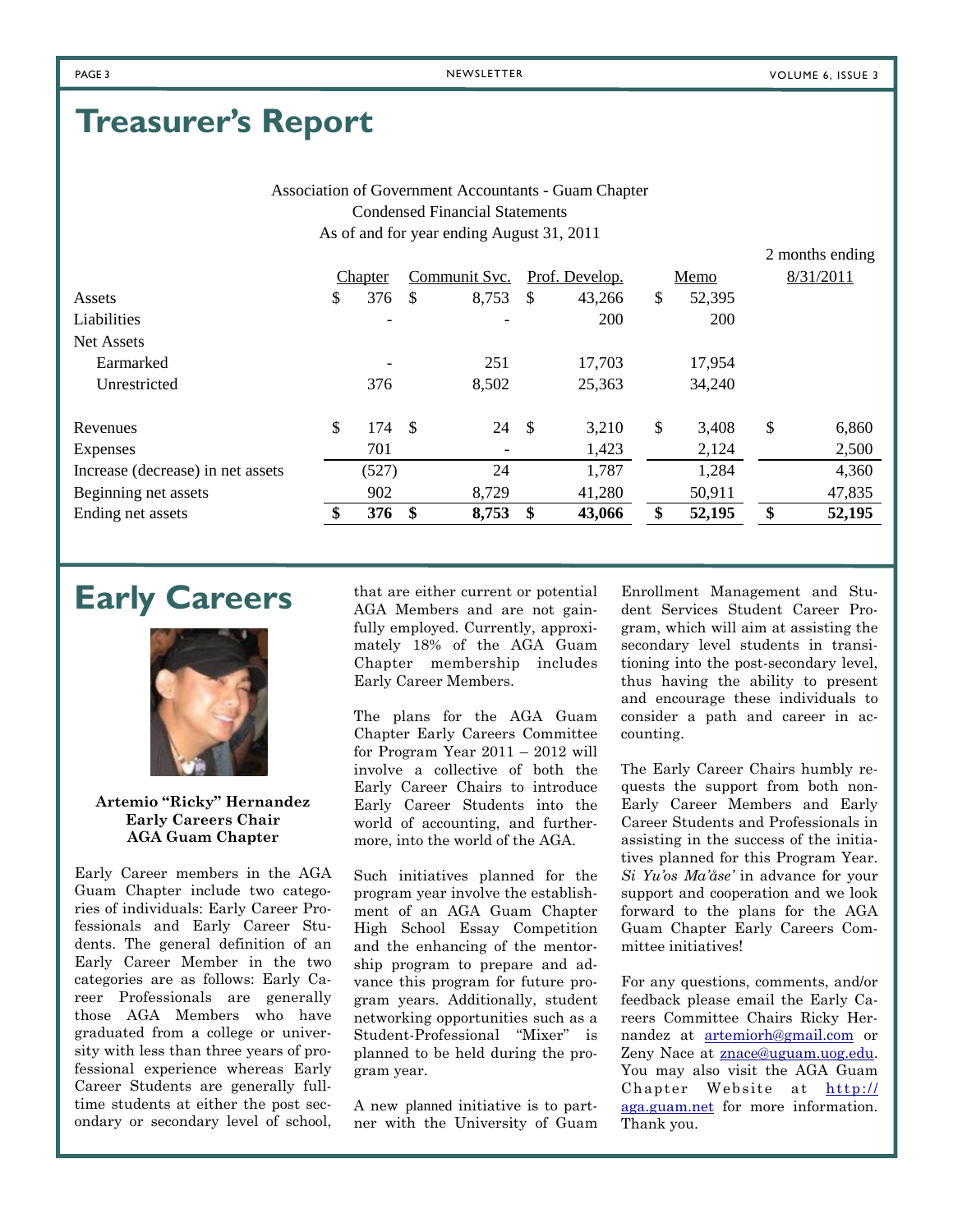## **CGFM**

To retain the CGFM certification, all CGFMs must adhere to the AGA's Code of Ethics.

In addition, to continue using the CGFM designation after their names, CGFMs must be in an active status. To maintain your CGFM certification in an active status, you must:

- 1. Pay the CGFM renewal fee by the due date every year;
- 2. Complete at least 80 hours of continuing professional education every two years in government financial management or related technical subjects (within the designated two-year CPE cycle); and
- 3. Maintain and, if requested by AGA, provide detailed information on CPE hours completed.

The 80 CPE hours must be completed within the CGFM's two-year CPE cycle. The first CPE cycle starts on Jan. 1 of the year following the one when the CGFM designation was earned. The CPE requirements apply to all active CGFMs, whether employed or not and whether employed full- or part-time by a government or other organization.

Active CGFMs must complete a minimum of 80 CPE hours every two years to maintain their CGFM certification. While there is no minimum number of hours required to be earned each year, CGFMs are encouraged to earn CPE hours throughout their two-year cycle. For more info on CPE requirements, please visit http://www.agacgfm.org/cgfm/ maintain/cpe\_requirements.aspx

Need CGFM review material? Please contact Jason Katigbak at Jason.katigbak@gu.ey.com for details on borrowing the Guam AGA Chapter's CGFM Review Materials.



## **Featured CGFM**



### **Cora R Montellano, CGFM Assistant Chief Financial Officer Guam Power Authority**

Ms. Cora R. Montellano is the Assistant Chief Financial Officer of the Guam Power Authority (GPA). She has been working at GPA for 20 years. Prior to GPA, she worked at FHP Health Center Guam as Controller.

For Cora, having a professional designation means a lot. "You are recognized by your peers and the management of your company that you have earned the experience and education needed to do your job as a financial manager. The community at large and other stakeholders know and appreciate that we have certified professionals working for the government. They can be rest assured that their tax dollars are spent wisely."

Since 2005, when Cora attended the CGFM Intensive Review Course, she had been waiting for a chance to take the CGFM exam. A year later, GPA sent Cora to the AGA Professional Development Conference in San Diego, California. There, she took the CGFM exam and successfully passed all three parts.

When Cora received her certification, she was recognized by GPA's executive management. Her General Manager encouraged the rest of the finance staff to become certified. Although she has not applied for any positions outside of GPA, she is certain that she can apply for any financial position in the Federal or state government with her certification.

For Cora, having a CGFM certification provides competitive edge when it comes to employment with any government agency or promotion within your organization. "You have the respect and admiration of your peers, subordinates and superiors in your company."

Cora encourages others to earn their CGFMs. "All it takes is commitment and find the time to review. Once you take the first step in taking Part I of the test, you will find that the second and third parts of the exam are easy."

Cora hopes that AGA can encourage more government accountants to get the CGFM certification. "We need to work with our senators to inform them the importance of this designation and get a bill passed to give an incentive for having a CGFM certification."

If you would like to learn more about how to earn the CGFM certification, please visit: http://www.agacgfm.org/cgfm/star t/

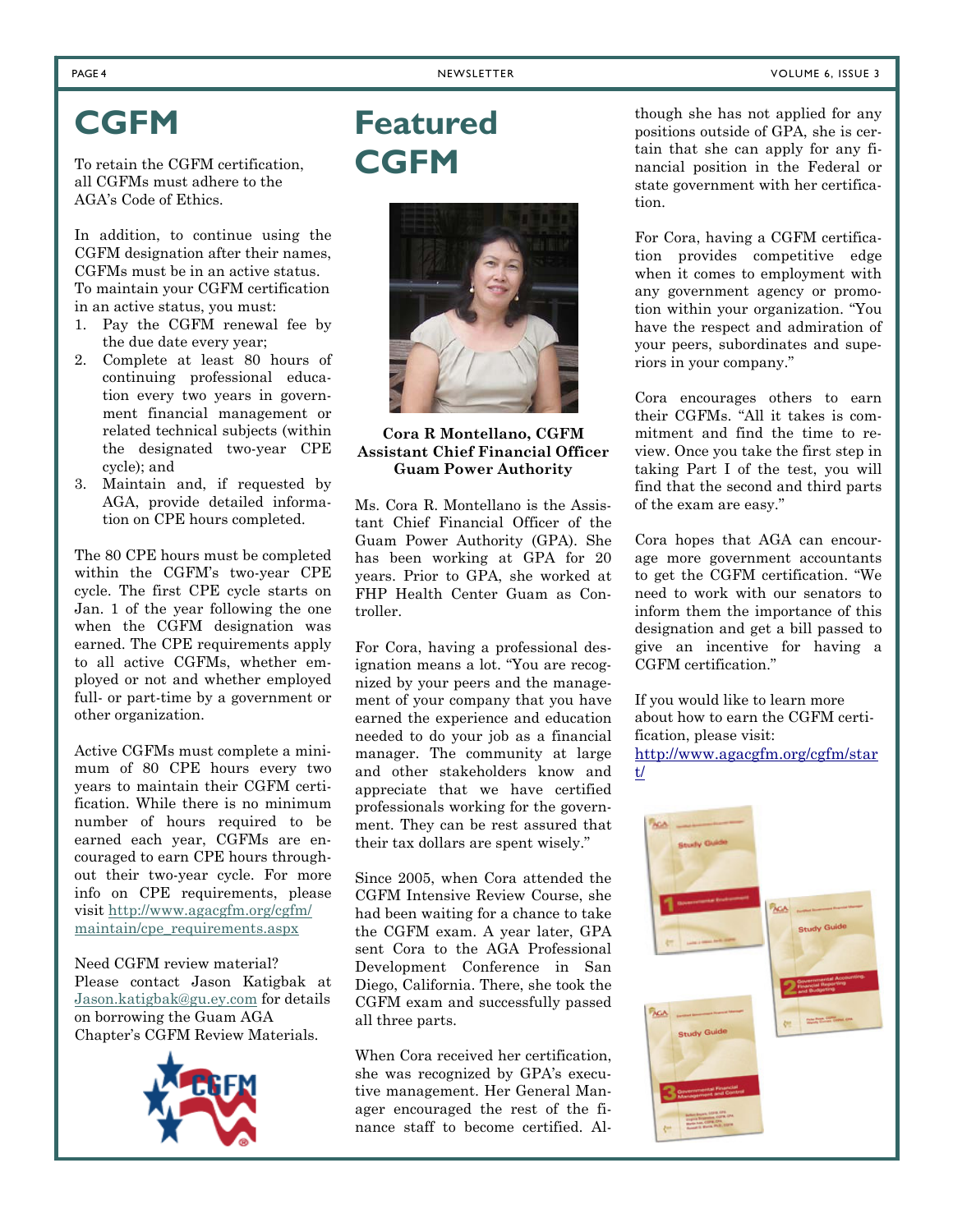

## **Department of Administration Division of Accounts**

Starting this month, we will be featuring organizations within the AGA Guam Chapter that contribute to the overall accountability of the government of Guam. We begin our monthly feature with the Department of Administration (DOA) Division of Accounts, a very important division responsible for accounting and reporting all financial activities of the government of Guam. The Division is led by Deputy Financial Manager Kathrine B. Kakigi, PMBA, CPA.

#### **Key Accomplishments:**

In FY 2011, DOA issued its fifth consecutive unqualified "clean" audit opinion on the government of Guam's financial statements. Additionally, the significantly reduced audit findings and questions costs over the past three fiscal years – 2009 through 2011 – shows commitment by the staff towards accountability and efficiency.

DOA Financial Management Improvement Plan (FMIP): The use of an FMIP helped develop a plan which produced reliable, accurate, and timely financial statements; and helped in the resolution of audit qualifications for tax related balances and fixed assets.

Accounting Process Improvement: Review and updates to the cash management and grant reporting process contributed to Guam receiving an unqualified single audit for 2007.

Governor's Fiscal Team: Recently, in a memo directly from Governor Edward Calvo dated September 15, 2011, members of his Fiscal Team were recognized for their hard work and determination to bring fiscal stability back to the Government of Guam. Although there were many others who indirectly contributed to

the team, four specific employees were recognized from the Division of Accounts. They are Kathy Kakigi (Deputy Financial Manager), Goody Rosario (Acting Controller), Corey Diaz (Chief Auditor) and Tom Paulino (General Accounting Supervisor and former AGA President). This team remained resilient and perseverance through some very trying discussions with the 31st Guam Legislature when presenting the Governor's Fiscal plan.

### **Major Objective(s):**

DOA is charged to provide for a uniform financial management system and the related system of internal accounting controls for line organizations of the government to provide accurate and timely financial information for management and analyze interpret these for compliance with statutory requirements.

To accomplish these objectives, the Division provides the following services: (a) systems management and technical support; (b) Payroll accounting and services; (c) Appropriation and encumbrance accounting; (d) Financial reporting; (e) Records management; (f) Accounts payable and receivable; (g) Cash management; (h) Accounting of federal grants and contracts; (i) Bank reconciliations; (j) Maintenance of subsidiary ledgers; (k) Fixed assets accounting; (l) Debt service management; (m) Capital budget accounting; and (n) Revenue forecasting for internal purposes.

#### **Continued Education:**

The top management of DOA are proponents to continued education and training. So far, under the leadership of Kathy Kakigi at the Division, more than three employees have completed or is currently pursuing graduate studies. The



following is a quote from Kakigi, who is also a part-time professor at the University of Guam:

"I highly recommend all employees to pursue graduate school. By utilizing textbooks and interacting with cohorts comparing work experiences, the graduate student will learn, adopt and apply the best practices of today's work environment. I truly believe this will help to enhance the management and leadership skills of the employee, as I have done for myself. By adopting some of the best practices from my studies, I lead my staff towards our first 'clean opinion', which is a highly sought achievement in the financial industry. Graduate school also helps to enhance confidence and improve communication skills – attributes I believe helps an employee to become a better public speaker and leader.

At the minimum, for employees who are currently supervisors or for those who want to advance in their career, I will like to say, 'If I could make it a requirement to attend graduate school, I will do it!' That is how much I believe in the program! I am confident that it will bring out the best of the employee by giving them the tools they need – or sharpen the ones they possess – to become a better leader. Having great leaders in any organization is the key to having a successful operation!"



**Kathrine B. Kakigi, PMBA, CPA Deputy Financial Manager Department of Administration**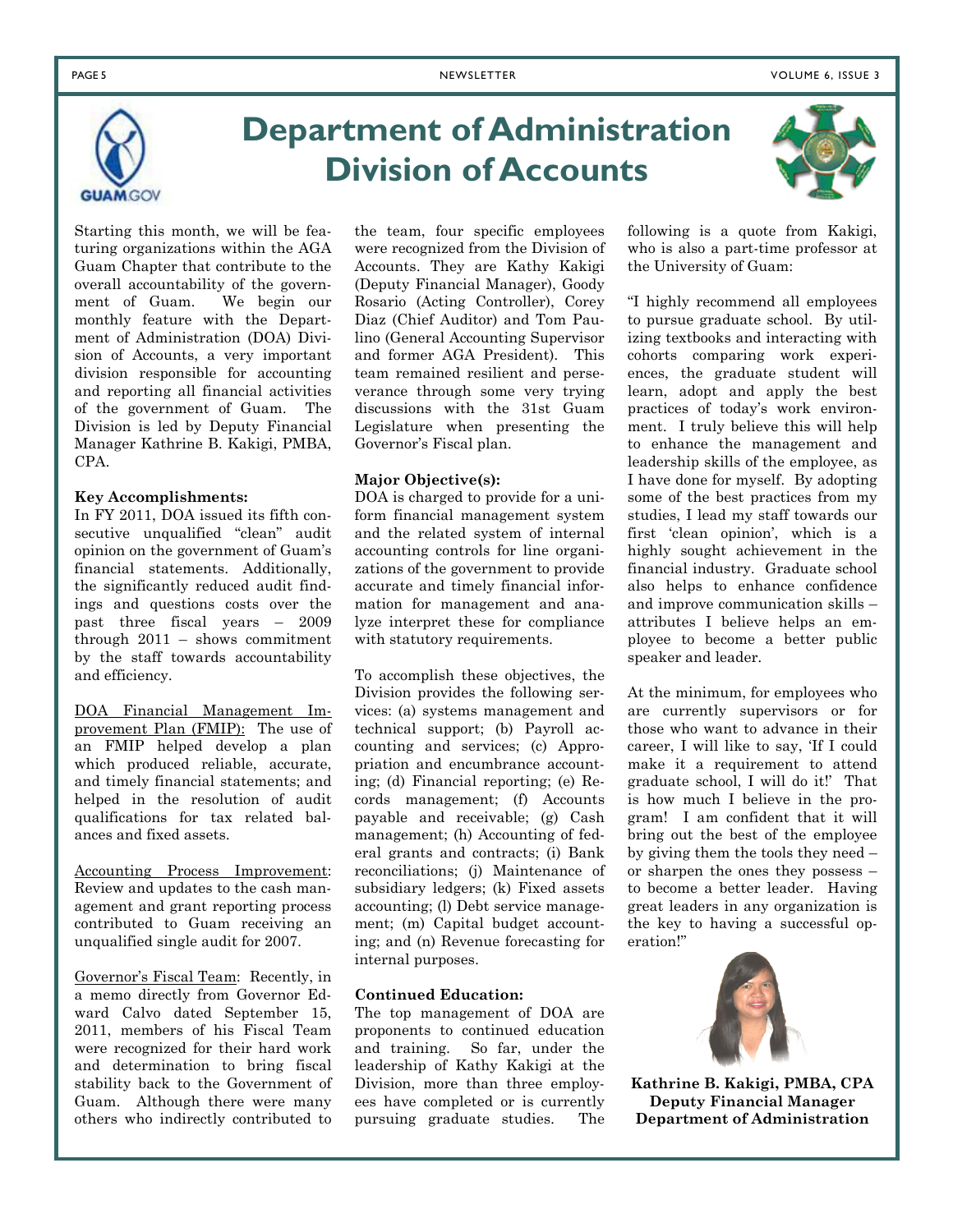**KHN** 

**KAISER HEALTH NEWS** 

## **HHS Pushes Federal-State Partnerships For Insurance Exchanges**

#### **By Marilyn Werber Serafini KHN Staff Writer SEP 19, 2011**

Worried that the federal government could end up running new insurance marketplaces for dozens of states, the Obama administration is making a new pitch for cooperation to 46 states and the District of Columbia today.

Health officials from the states are meeting in the District of Columbia with the administration, which is proposing several models for ways to divvy up exchange duties between Washington and the states.

The exchanges, which open in 2014, are a key component of the health law, allowing individuals and small businesses to shop for coverage from a range of insurers, see if they qualify for low-income subsidies to help them buy policies – or enroll in Medicaid if they meet income requirements. The federal government will run exchanges for states that can't – or won't – do it themselves.

Exchange legislation efforts have failed in 16 states – a demonstration of the widespread opposition to the law in states governed by Republicans. But the bipartisan participation in today's meeting indicates a level of political pragmatism, even from states who vehemently oppose the law.

Alan Weil, executive director of the National Academy for State Health Policy, described the conundrum Republican governors are facing.

"As political leaders they can say they hate the law, but as head of the executive branch, they have to be prepared," Weil said. "Some are saying they are so confident [the law is] going away that they are not going to do anything. Some are saying they hope it goes away but for now it's the law. … They are contingency planning."

Planning for exchanges is something the Obama administration is working to encourage. "The notion of having many state exchanges completely federally run may not be appealing to the administration," said Linda Blumberg, senior fellow at the Urban Institute's Health Policy Center. "The feds have been trying to be more aggressive about discussing partnership options with the states. They are looking for mechanisms for more flexibility to give states a hand in it without this being overwhelming to the states."

The partnership model helps states decide which functions they are ready to perform and which they would like to leave to the federal government, and for how long, said Steve Larsen, director of the Center for Consumer Information and Insurance Oversight at Health and Human Services. "This model allows HHS and the states to be as logical and efficient with our resources as possible, while giving states the opportunity to perform the functions most important to tailoring an exchange to the unique needs of their state."

According to the Center on Budget and Policy Priorities, 10 states have passed or enacted legislation putting them on a path to state-run exchanges, and legislation is pending in seven states.

HHS is today previewing for states three possible options for partnership. In lieu of the federal government taking over the entire exchange operation, a state could choose to share responsibilities for managing the participation of health plans, helping consumers navigate the system, or both. The specific state responsibilities were chosen in part because states already serve some of these functions through insurance commissioners or other parts of their governments.

When it comes to health plans offered through the exchange, for example, states could oversee the selection of plans, collecting and analyzing information on rates and benefits and collecting performance data that the plans must report.

The second option would have states handling the personal component of the exchanges. For example, states would take charge of in-person assistance and manage people who will help consumers navigate the new system. States would also be responsible for consumer outreach and education.

That would leave HHS to handle eligibility and enrollment, with the goal of achieving a seamless experience, where people can move between Medicaid and private insurance coverage on an exchange as their income situations change.

One of the most onerous requirements is the need for states to put in place information technology systems to determine eligibility for varying programs, such as Medicaid and low-income subsidies, Blumberg said. "That's the most difficult part of getting these exchanges up and running, aside from the politics," she said. "I could see states looking at that and saying, 'I don't know how to do that, but if the government takes a role in doing that, we can do other things.'"

The story was produced **ANNCCLATCHY** in collaboration with

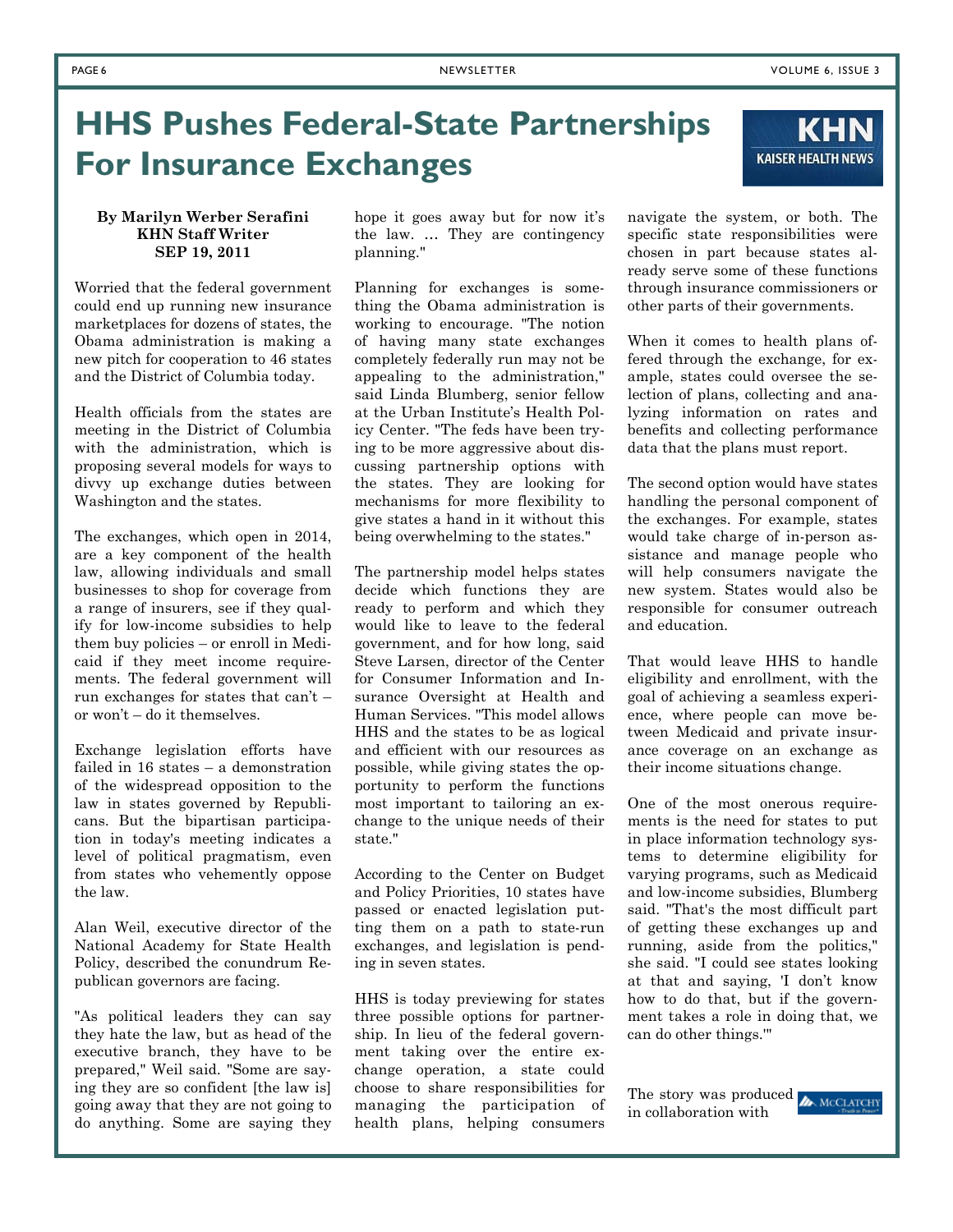## **Training**

#### Topic:

Performance Measurement and Budgeting

Instructor: Drummond Kahn, CIA, CGFM, CGAP, MS, BA Political Science

Date & Location: December 12-14, 2011 9:00 AM to 5:00 PM Outrigger Guam Resort, Tumon

Qualifies for 24 CPEs

AGA is proud to offer a 3 day course on Performance Measurement and Budgeting to be presented by Drummond Kahn, CIA, CGFM, CGAP, MS.

The content of this educational event is as follows:

- 1. **Day 1 and 2**  Performance Measurement and Budgeting
- 2. **Day 3 (Morning Session)**  Financial and Performance Perspectives
- 3. **Day 3 (Afternoon Session)** Performance Management and Frameworks for Excellence: Quality in Organizations

#### **Registration Fees:**

Early Registration

- AGA/GSCPA Member: \$350
- Non-member: \$450

Late Registration

- AGA/GSCPA Member: \$400
- Non-member: \$500

Please see attached registration form.

### **Community**



about credit OCTOBER 20

We are looking for volunteers to take part in the American Bankers Association's 9th Annual Get Smart About Credit Day which will be held on Thursday, October 20, 2011. Volunteers will be teaching high school students

how to develop responsible credit habits. This volunteer work counts as a community service activity.

Anyone interested in volunteering can contact Lou Perez at 483-3350 or guamperezlou@gmail.com; or Jocelyn Untalan at 475-0390, ext. 218 or juntalan@guamopa.org.

### **Accountability**

This month's featured citizen centric report is the Department of Administration (DOA)'s FY 2010 Citizen Centric Report. It can be viewed on this link: http://www.guamopa.org/ docs/2010/official-citizen-centricreport/Department%20of% 20Administration%20(DOA)% 20FY2010%20CCR.pdf

DOA provides various support services to government agencies, in

| <b>GUAM GOV</b><br><b>TER SEA AVAILABLE</b>                                   |                                                                                                                   | <b>RICARD BERGER</b>                                                                                                                                                                           |  |  |  |  |  |  |
|-------------------------------------------------------------------------------|-------------------------------------------------------------------------------------------------------------------|------------------------------------------------------------------------------------------------------------------------------------------------------------------------------------------------|--|--|--|--|--|--|
| <b>Associated F.C., Conservance</b>                                           | About set                                                                                                         |                                                                                                                                                                                                |  |  |  |  |  |  |
| <b><i><u>unfilme</u></i></b><br>12 Aspinal Avenue<br>lag3ths, Guam 98915      | Why Does Department of<br>Administration Exter?                                                                   | <b>Divisions:</b><br>Director's Office:                                                                                                                                                        |  |  |  |  |  |  |
| 16711 675-1101<br>(671) 675-1258<br>(673) 677-6788                            | Primarily to provide vari-<br>out support services to the<br>Government of Guarn                                  | Dyersees the poeration and function of all divisions.<br>Division of Accounts:                                                                                                                 |  |  |  |  |  |  |
|                                                                               | agencies, in order to assist<br>them in the execution of<br>their respective missions.                            | Accounting and reporting of all financial activities of the<br>Dovernment of Quart: administration and operation of the<br>employees' payroll.                                                 |  |  |  |  |  |  |
|                                                                               | This department is essen-                                                                                         | Treasurer of Guarn:                                                                                                                                                                            |  |  |  |  |  |  |
| Table of Contents<br><b>Mout us</b><br>î                                      | tially responsible for the<br>effective administration of<br>the internal business of<br>the Government of Guam.  | Receiving and accounting for all monies. safekeeping of<br>cash, bonds, and securities; administer the disbursament of<br>government funds:                                                    |  |  |  |  |  |  |
| 2<br><b>Wirformance</b>                                                       |                                                                                                                   | <b>Human Resources</b>                                                                                                                                                                         |  |  |  |  |  |  |
| <b>Inancial Status</b><br>٠<br><b><i><u><u>Uture Dutinna</u></u></i></b><br>٠ | Our Maxion<br>To maximize the efficiency<br>and effectiveness, with                                               | Human resources recruitment; management and admini-<br>straton of parsonnel rules and regulations and amployee.<br>behaft programs.                                                            |  |  |  |  |  |  |
|                                                                               | which the department's                                                                                            | General Services Agency:                                                                                                                                                                       |  |  |  |  |  |  |
|                                                                               | various responsibilities.                                                                                         | Solicitation and procurement of required products                                                                                                                                              |  |  |  |  |  |  |
|                                                                               | are achieved by providing<br>administrative, flatal, tech-<br>nical and policy direction.<br>to the Government of | and services for the delivery of government services; and<br>administration of the records management program for the<br>government of Guam.                                                   |  |  |  |  |  |  |
|                                                                               | Guari agencies for the<br>execution of a variety of<br>government-wide support.<br>services.                      | <b>Data Processing</b><br>Administration of the planning, implementation, utilization<br>and standards of information technology and provide infor-<br>mation technology support and services. |  |  |  |  |  |  |
|                                                                               |                                                                                                                   |                                                                                                                                                                                                |  |  |  |  |  |  |

order to assist them in the execution of their respective missions. Its mission is to maximize the efficiency and effectiveness, with which the department's various responsibilities, are achieved by providing administrative, fiscal, technical and policy direction to the Government of Guam agencies for the execution of a variety of government-wide support services.

To learn more about DOA, please visit its website at http:// www.doa.guam.gov/

Government Finance 1 Case, Challenge

Oct. 20-28

**Register Now! AGA's Government Finance Case Challenge** 

The best undergraduate accounting/financial management/business students in the country are invited

**AGA National to compete in the fifth annual Gov-**<br>**AGA National ernment** Finance Case Challenge ernment Finance Case Challenge, sponsored by the Association of Government Accountants (AGA).

> Student teams will collaboratively analyze and offer a written response to a case centered on how a U.S. city government creates a citizen-centric report. The registration deadline is Wednesday, Oct. 19, 2011. All members of the three highest-scoring teams will receive a scholarship to attend AGA's National Leadership

Conference, set for February 16-17, 2012 in Washington, D.C.

Cash prizes will be awarded to the winning team. Each student participant will receive a free one-year membership to AGA.

\*This competition is only open to currently enrolled undergraduate college students. For more information, please visit:

http://www.agacgfm.org/challenge/ index.htm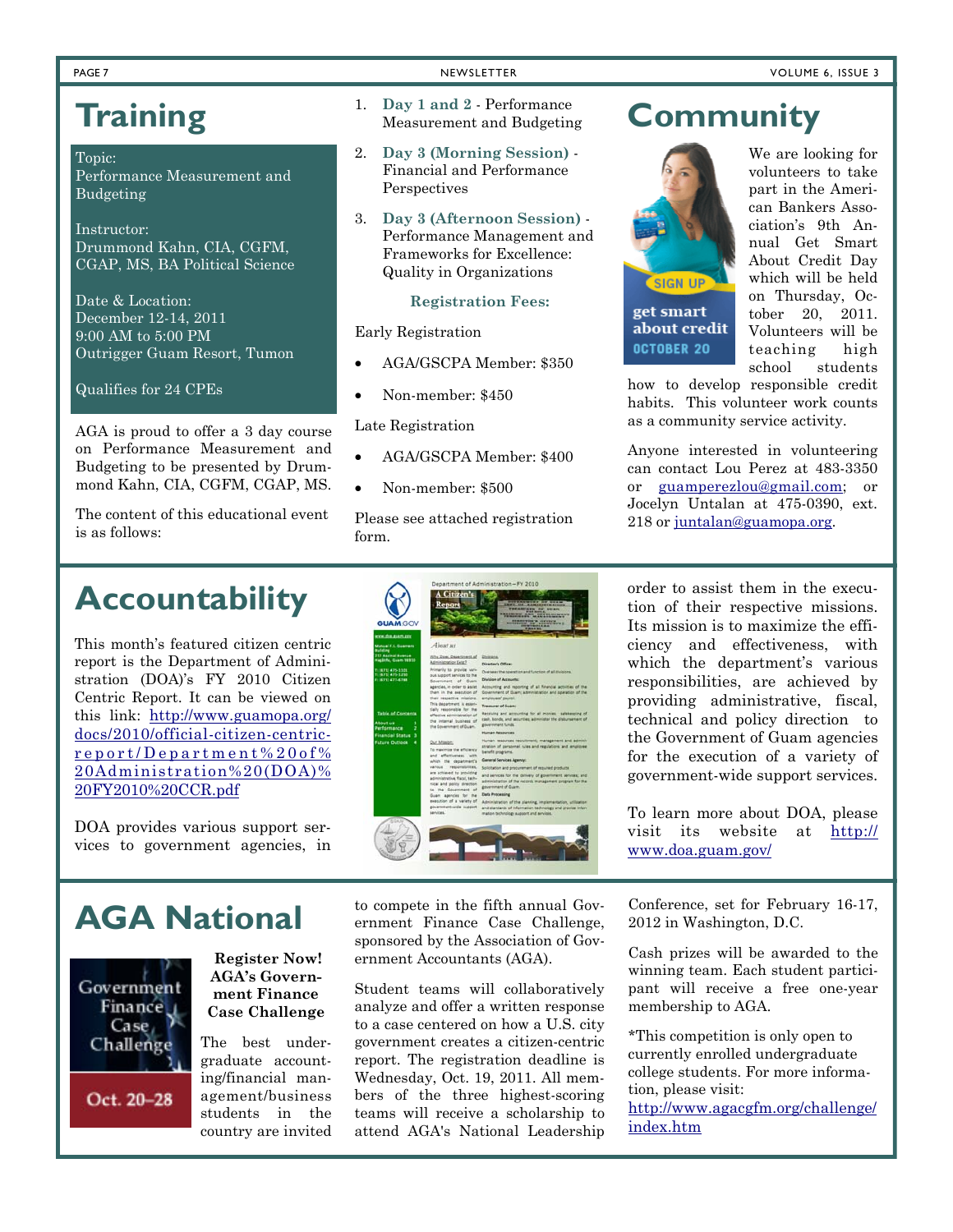$ACA$  Guam Chapter

### **Member Submissions**



### **Richard Bunce Jr., CGFM, CPA President AGA National Chapter**

*Excerpt from the AGA (National) Topics Newsletter, September Issue* 

"The developments and opportunities in Guam are exciting. Membership is growing (more than 160 members), recruiting is strong, and the chapter executive committee is comprised of leaders in key government agencies and positions. At the urging of those chapter leaders, the Guam Legislature unanimously passed legislation sponsored by Sen. Judith Guthertz requiring all government units to prepare Citizen-Centric Reports. During my visit, I accompanied several of the chapter leaders to meet with Sen. Guthertz and later with Lt. Gov. Ray Tenorio to thank them for their support of AGA and to request their assistance in formally recognizing the benefits of the CGFM certification in the government's hiring and promotion processes. The outlook is very promising in Guam and many of its efforts serve as a model for our efforts across AGA.

Thanks to chapter presidents Vince Duenas, Mike Johnson and Patrick Oki and their executive committees for all your good work. The message I came away with from those visits is that even in challenging times, our members are actively promoting AGA's mis-

….

sion and the CGFM certification, and we are making very good progress. Given the current economic climate and predictions, I expect additional cost-cutting measure and layoffs in government. You can and should continue to distinguish yourself through AGA's leadership opportunities, professional development courses and the CGFM designation.

Thanks for all you continue to do for AGA, and best of luck to all of our chapters for the 2011–2012 program year!"

….

 $R.0.$ Runter J.R.









|        | 11 U L 1 | $\cup$ 110. pro $\cup$ 1<br>Presidents |
|--------|----------|----------------------------------------|
| 1970   | 1971     | Floyd W. Fagg                          |
| 1971   | 1972     | John M. Phillips                       |
| 1972   | 1973     | Howard O'Hara                          |
| 1973   | 1974     | Phillip L. Charles                     |
| 1974   | 1976     | T. Frank Flores                        |
| 1976   | 1977     | Gary T. Davis                          |
| 1977   | 1978     | Robert R. Barret                       |
| 1978   | 1979     | <b>Ben Fukutome</b>                    |
| 1979   | 1980     | Ronald D. Hodges                       |
| 1980   | 1981     | Lucia A. Valentin                      |
| 1981 - | 1982     | Keith L. Andrews                       |
| 1982   | 1983     | Jose B. Untalan                        |
| 1983   | 1984     | Herminia Dierking                      |
| 1984   | 1985     | Richard E. Nold                        |
| 1985   | 1986     | John M. Phillips                       |
| 1986   | 1987     | Robet A. Fitzhugh                      |
| 1987   | 1988     | Herminia Dierking                      |
| 1988   | 1989     | Harold Zelkind                         |
| 1989   | 1990     | Ester C. Sanchez                       |
| 1990   | 1993     | Taling M. Taitano                      |
| 1993   | 1994     | Mark J. Heath                          |
| 1994   | 1995     | Robert E. McGillivray                  |
| 1996   | 1997     | Patrick Morrissey                      |
| 1997   | 1998     | John M. Phillips                       |
| 1998   | 1999     | Dr. Filomena Cantoria                  |
| 1999   | 2000     | John P. De Norcey                      |
| 2000   | 2001     | Eloy Lizama                            |
| 2001   | 2002     | Peter Aguon                            |
| 2002   | 2003     | <b>Doris Flores Books</b>              |
| 2003   | 2004     | Zeny Asuncion-Nace                     |
| 2004   | 2005     | M. Francis Quinto                      |
| 2005   | 2006     | Randy Weigand                          |
| 2006   | 2007     | <b>Christoper Wolseley</b>             |
| 2007   | 2008     | Matthew Quinata                        |
| 2008   | 2009     | Rodalyn Marquez                        |
| 2009   | 2010     | Jojo Guevara                           |
| 2010   | 2011     | <b>Thomas Paulino</b>                  |
| 20 I I | 2012     | <b>Vincent Duenas</b>                  |
| 2012   | 2013     | Jason Katigbak                         |
|        |          |                                        |